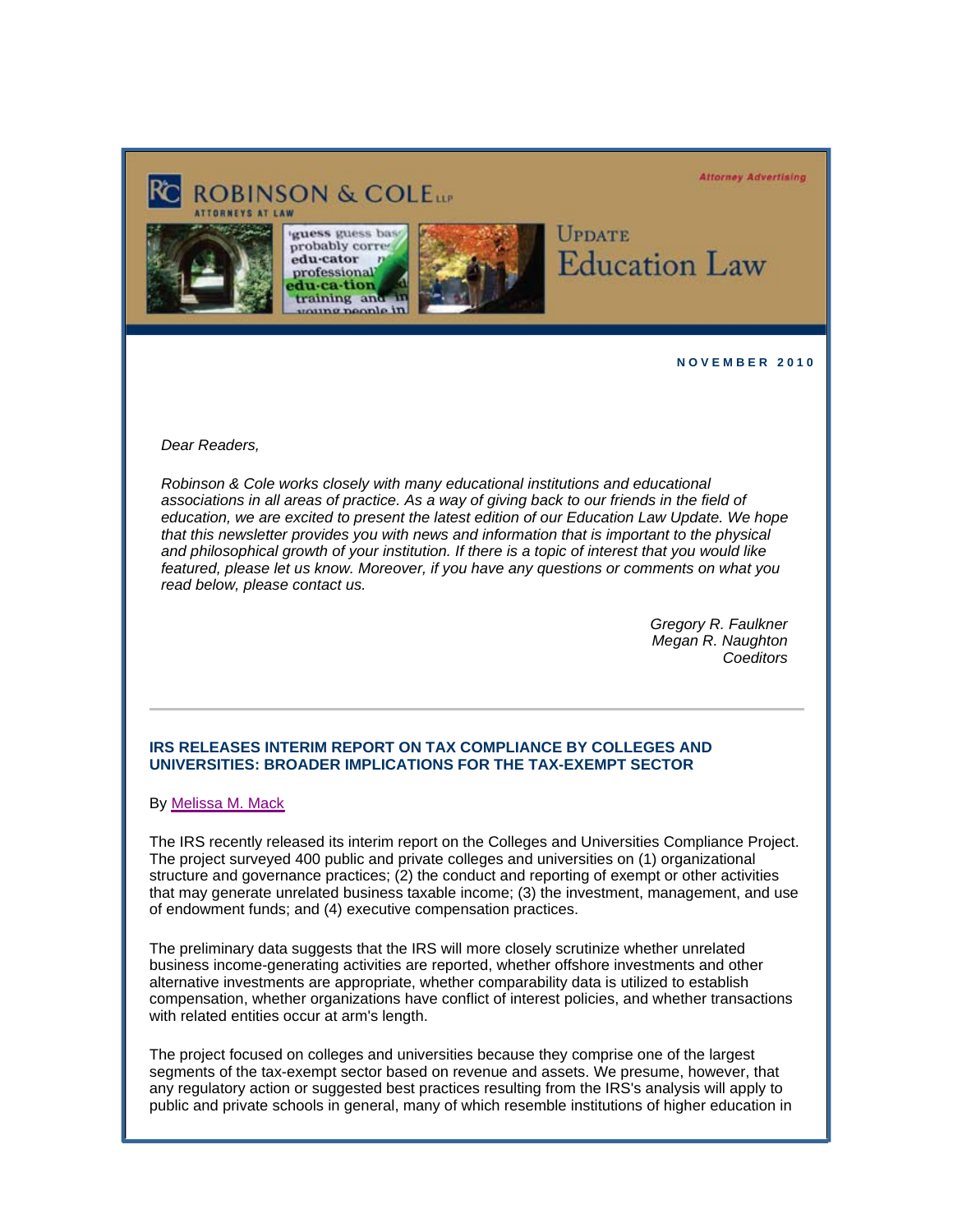their governance structure, administration, and activities, and, possibly, to the tax-exempt sector as a whole. Accordingly, we suggest that tax-exempt organizations critically examine their practices in the areas reflecting the IRS's preliminary conclusions, which include the following:

- **Related Organizations**. Most colleges and universities have related entities, including tax-exempt organizations, taxable corporations, trusts, disregarded entities, and partnerships. A controlled entity is a related entity in which the organization possesses more than 50 percent control. Tax-exempt organizations are required to report certain transactions with controlled entities on their annual Form 990, including making loans, transferring funds, and receiving interests, annuities, royalties, or rents. The report indicated that controlling organizations may well be underreporting these transactions.
- **Endowment Funds**. In most cases, investment committees invest endowment assets in a variety of investments, predominantly domestic fixed-income and equity securities, according to an endowment fund investment policy. The organizations expend endowment assets according to spending policies, which approximate 5 percent. The majority of colleges and universities reported investing endowment assets in foreign investments. In response to the IRS's report, Theresa Pattara, Senate Finance Committee Tax Counsel, commented that Congress pays attention to offshore investments because of their potential as abusive tax shelters or tax avoidance schemes.
- **Executive Compensation** . Many colleges and universities reported awards of executive compensation according to a policy adopted by the institution's governing body. The Internal Revenue Code imposes nondeductible excise taxes on certain persons and organizations benefitting from, or participating in, excess benefit transactions, which may include colleges and universities providing unreasonable compensation to insiders. Insiders include directors, officers, trustees, and certain highly compensated employees. A transaction with an insider is presumed to be reasonable if the participating tax-exempt organization follows certain parameters set forth in the Treasury Regulations, including receiving advance approval by the organization's governing body, obtaining and relying on appropriate comparability data, and adequately documenting the basis for the organization's decision. The burden then shifts to the IRS to prove that such a transaction is not reasonable. The IRS noted that colleges and universities did not consistently rely on comparability data to support the reasonableness of transactions with insiders.
- **Policies**. Most large colleges and universities reported having conflict of interest policies for members of a governing body, top management officials, and full-time faculty. Some large organizations reported having written policies to assure that transactions with their controlled entities were at arm's length. Smaller and medium-sized institutions were less likely to have such policies.
- **Activities and Unrelated Business Income**. The project's questionnaire listed 47 activities that may result in unrelated business activities, including facility rental, use of athletic facilities, personal property rentals, advertising and corporate sponsorships, operation of bookstores, food services, catering services, travel tours, and parking lots, conduct of commercial research and income from controlled entities. Few colleges and universities that indicated engaging in an unrelated business activity reported that activity as unrelated business income on a schedule to their Form 990 (i.e., Form 990-T).
- **Use of Outside Advisors**. The majority of colleges and universities surveyed reported that they did not rely on outside advice with respect to (1) unrelated business income issues, such as determining whether business activities were related or unrelated to their exempt purpose; (2) the allocation of expenses between related and unrelated business activities, and (3) intercompany pricing between the organizations and related entities.

*The IRS's final report will provide further analysis in a number of areas, including (1) the*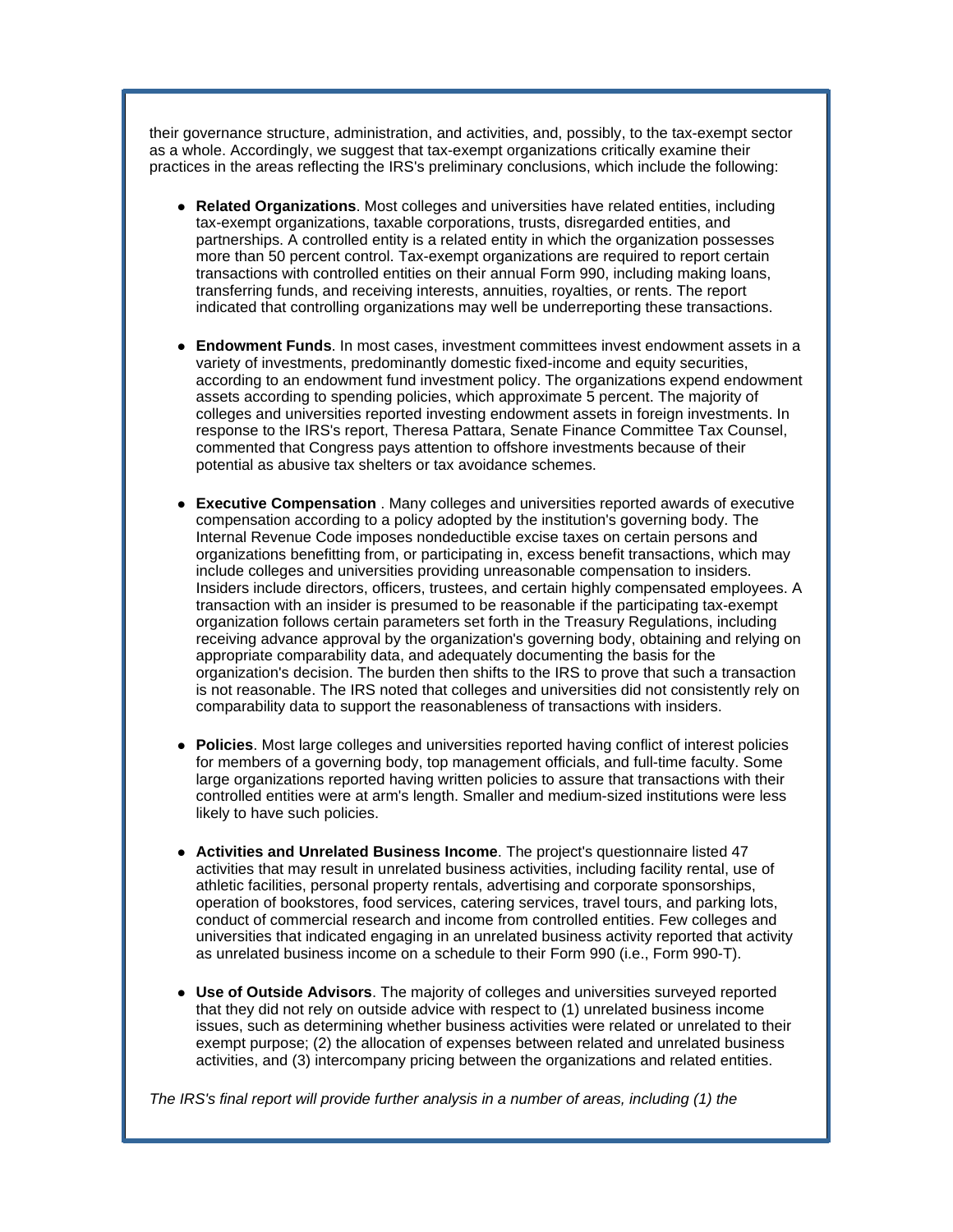*presence of organizations' policies and practices with respect to potential unrelated business activities, related organizations, and controlled entities; (2) the reporting of activities as exempt or unrelated and the allocation of expenses among activities and related organizations; (3) the reporting of recurring losses from certain exempt and unrelated activities and the reporting of incident to debt-financed property; and (4) the use of comparability data and compensation practices and procedures to establish compensation of executives and other insiders.*

The IRS has initiated examinations of more than 30 colleges and universities, which were selected based upon their responses to the compliance questionnaire, largely focusing on executive compensation and unrelated business income. A summary of the findings and information learned from the examinations will be included in the IRS's final report.

## **NEW PRIVATE CONSTRUCTION REFORM REQUIRES PROMPT PAYMENT IN MASSACHUSETTS**

## **By Alexandria E. Baez**

Earlier this year, Massachusetts lawmakers approved the most significant legislation to the private construction industry in many years. The new law imposes prompt payment requirements on private construction projects, which, until now, were restricted to public works. The Prompt Pay Act, as it is known, will apply only to private construction contracts within the scope of a prime contract signed on or after November 8, 2010 that exceed \$3 million. Regardless of the contract amount, the Prompt Pay Act will not apply to residential projects with fewer than five dwelling units. The act is expected to apply to private schools, colleges and universities.

Codified at M.G.L. c. 149, § 29E, the new law will impact the rights and duties of all parties in the construction chain by imposing strict time conditions on payment, processing requests for payment, and change order procedures. In addition, the statute, with few exceptions, invalidates "pay-when-paid" and "paid-if-paid" clauses. The law further limits contractual provisions requiring performance where payment has not been received within 30 days of becoming due, subject to disputes involving quality or quantity of work or notices of default. Clauses purporting to waive or limit any of the statute's provisions are void and unenforceable.

The Prompt Pay Act's key provisions are summarized as follows:

### **Mandatory Deadlines for Progress Payments**

Construction contracts affected by the new law are now required to include "reasonable time" provisions for payment application processing. In general, the frequency of request for payment may not exceed 30 days. A request for payment must be approved or rejected within 15 days, which approval or rejection must be passed down within an additional 7 days for each tier. Issuance of payment must occur within 45 days of approval.

If a request for payment is neither approved nor denied within the specified time period, the law will treat the submission as "conditionally approved" unless subsequently rejected within the next billing interval and prior to when payment becomes due. Rejected requests for payment must also contain a written statement articulating the factual and contractual basis for the rejection.

## **Abbreviated Approval Periods for Change Order Requests**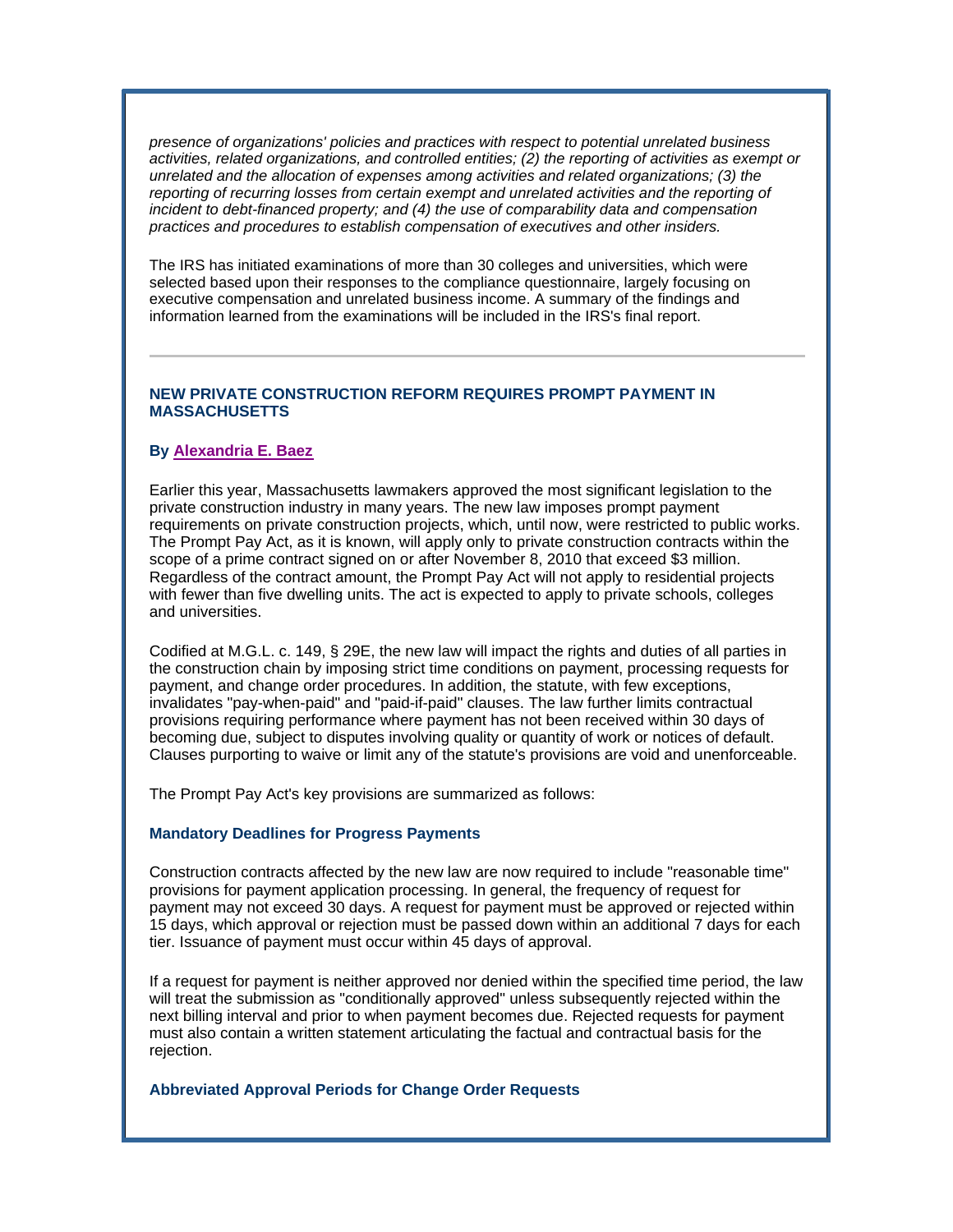Contract provisions governing requests for change orders will be subject to similar deadlines. Under the new law, change order requests must be approved or rejected within 30 days after receipt, plus an additional 7 days for each tier below the party making the request. For example, a change order request submitted by a second-tier subcontractor will have to be approved or rejected within 37 days of receipt. Again, as with requests for payment, change order requests not rejected within the required time period will be presumed approved.

### **Invalidation of Pay-When-Paid Provisions**

The Prompt Pay Act virtually eliminates "pay-when-paid" and "pay-if-paid" provisions by declaring them to be void and unenforceable, with only two exceptions. The first exception exists where a contractor does not receive payment as a result of a failure or non-performance by the party seeking payment and that failure or non-performance is not corrected within a contractually identified notice-and-cure period (14 days, if not otherwise specified in the agreement).

The second exception applies where the third party from whom payment is due is insolvent or becomes insolvent within 90 days following submission of the payment application. The availability of this "insolvency exception" is conditioned, however, upon a contractor filing and perfecting a notice of contract (and for lower tiers, the additional filing of a Notice of Identification) under Massachusetts' lien laws, and the pursuit of "all reasonable legal remedies" against whom payment is sought.

A party intending to take advantage of pay-when-paid or pay-if-paid conditions by way of either statutory exception is required to include language explicitly identifying the same within their contract documents. Such parties will also bear the burden of proof as to each element of the applicable statutory exception invoked in withholding payment.

Given the prospective application of the Prompt Pay Act, private educational institutions as owners are well advised to review their Massachusetts construction contracts to ensure that provisions governing payment processing, change order approvals, and conditional payment restrictions comply with the new law's mandates. The construction attorneys of Robinson & Cole LLP have extensive experience advising our education clients on these issues.

## **FIRM NEWS & NOTES**

## **In the News**

Attorneys Megan R. Naughton and Gregory R. Faulkner attended the National Association of College and University Attorneys (NACUA) Annual Conference in Washington, D.C., from June 27 to June 30. NACUA educates attorneys and administrators about legal issues on campuses and provides continuing legal education to higher education counsel.

Robinson & Cole Construction Practice Group partners Gregory R. Faulkner and Martin A. Onorato were presenters at the Eighth Annual Higher Education Real Estate Lawyers (HEREL) Conference on October 14 and 15 at Princeton University. Garry C. Berman , a partner in the Real Estate and Leasing Practice Group, also attended the conference. HEREL comprises attorneys who practice real estate and construction law at higher education institutions as well as outside counsel who have experience in real estate and construction law. HEREL conferences have attracted practitioners from some of the country's leading higher education institutions, including Harvard, Yale, Duke, Stanford, the University of Pennsylvania, and MIT.